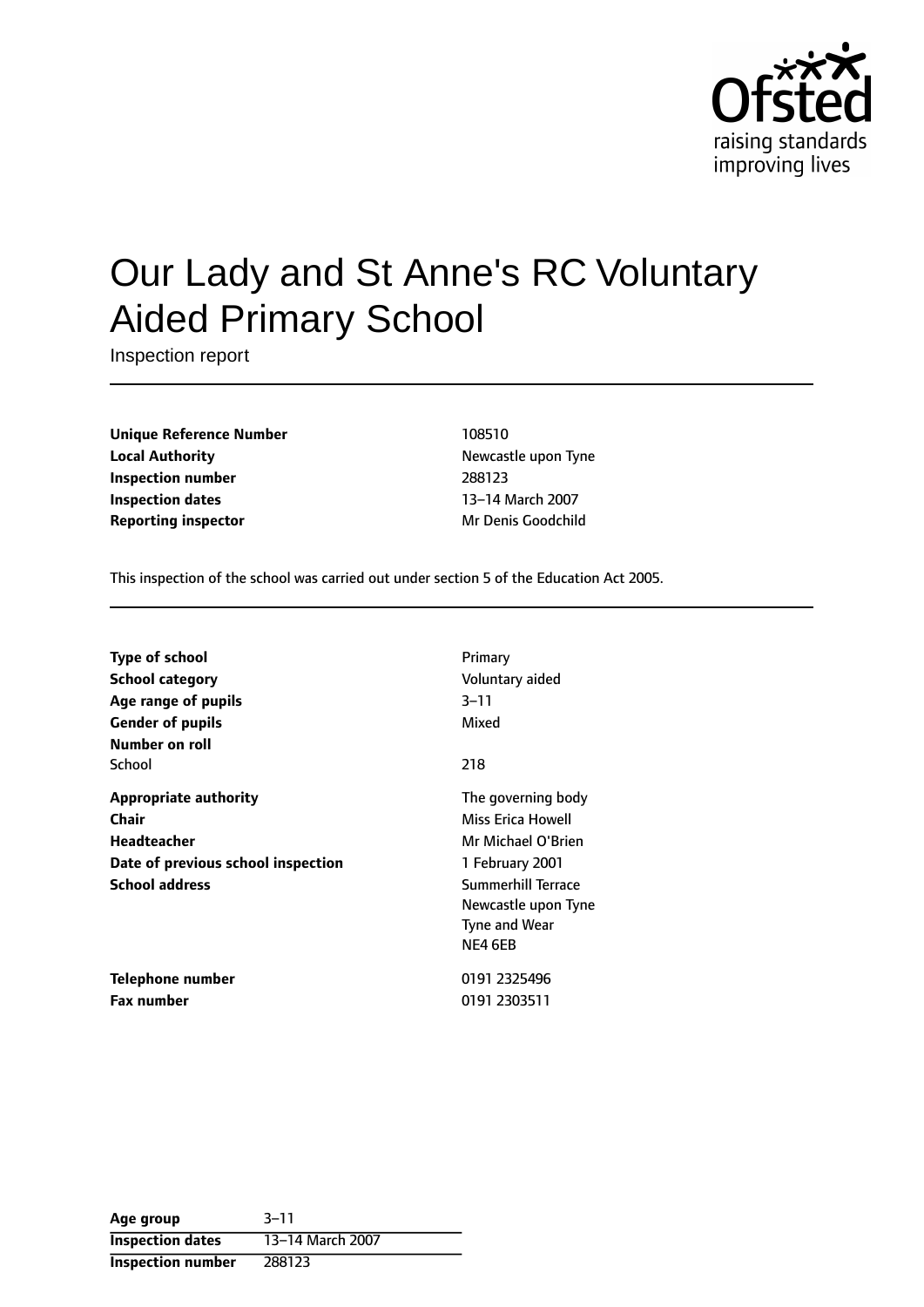© Crown copyright 2007

.

#### Website: www.ofsted.gov.uk

This document may be reproduced in whole or in part for non-commercial educational purposes, provided that the information quoted is reproduced without adaptation and the source and date of publication are stated.

Further copies of this report are obtainable from the school. Under the Education Act 2005, the school must provide a copy of this report free of charge to certain categories of people. A charge not exceeding the full cost of reproduction may be made for any other copies supplied.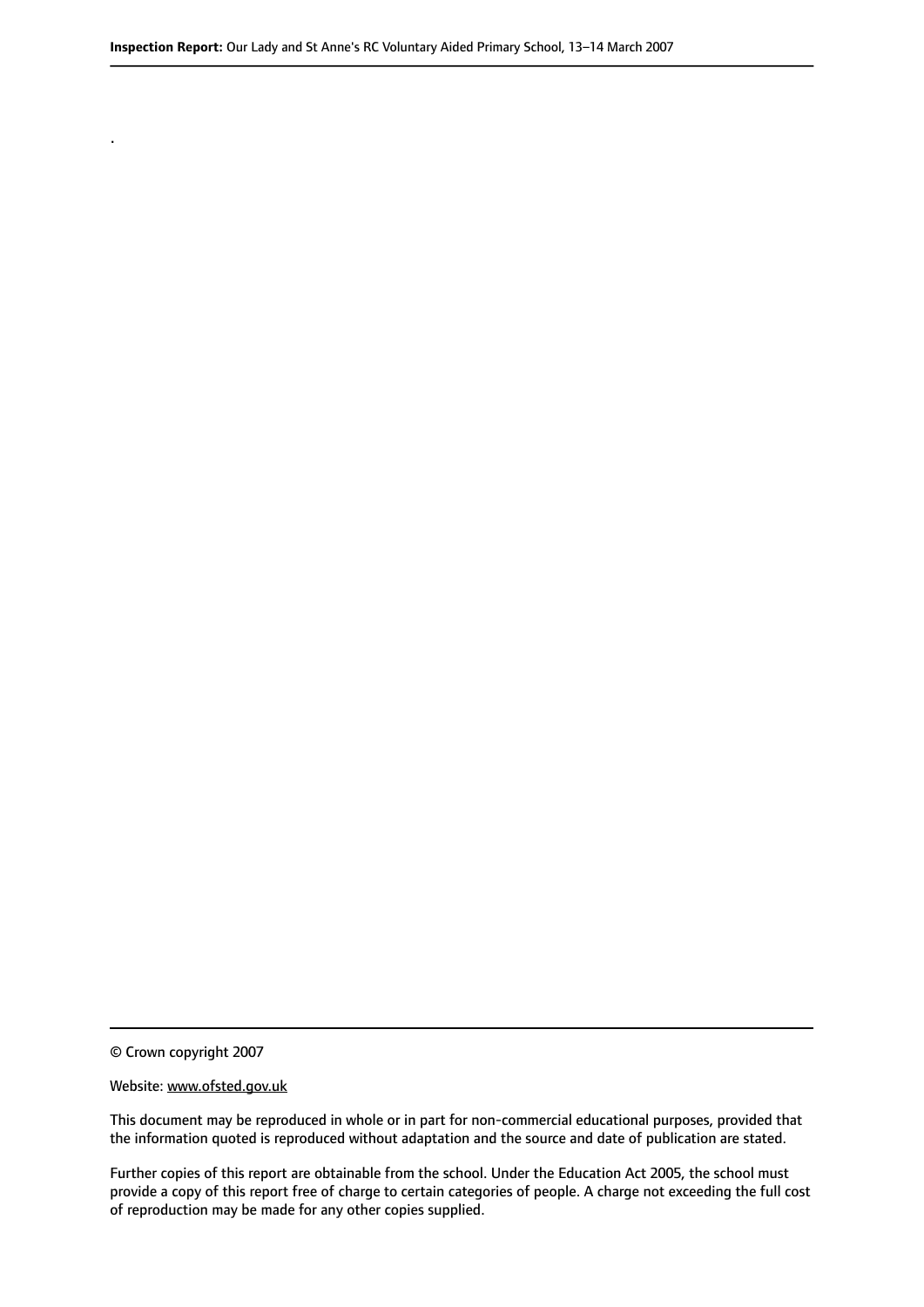# **Introduction**

The inspection was carried out by two Additional Inspectors.

#### **Description of the school**

This is a smaller than average primary school situated in an area of high social deprivation. Though the majority of pupils are White British there are a high percentage of minority ethnic pupils, mainly of Asian origin. The proportion of pupils with English as an additional language is well above average and the proportion on free school meals is above average. The percentage of pupils with learning difficulties and/or disabilities is below average. Children's attainment on entry to the Nursery is below average. The school has benefited from a regeneration initiative in the community. The headteacher was appointed in September 2006.

#### **Key for inspection grades**

| Outstanding  |
|--------------|
| Good         |
| Satisfactory |
| Inadequate   |
|              |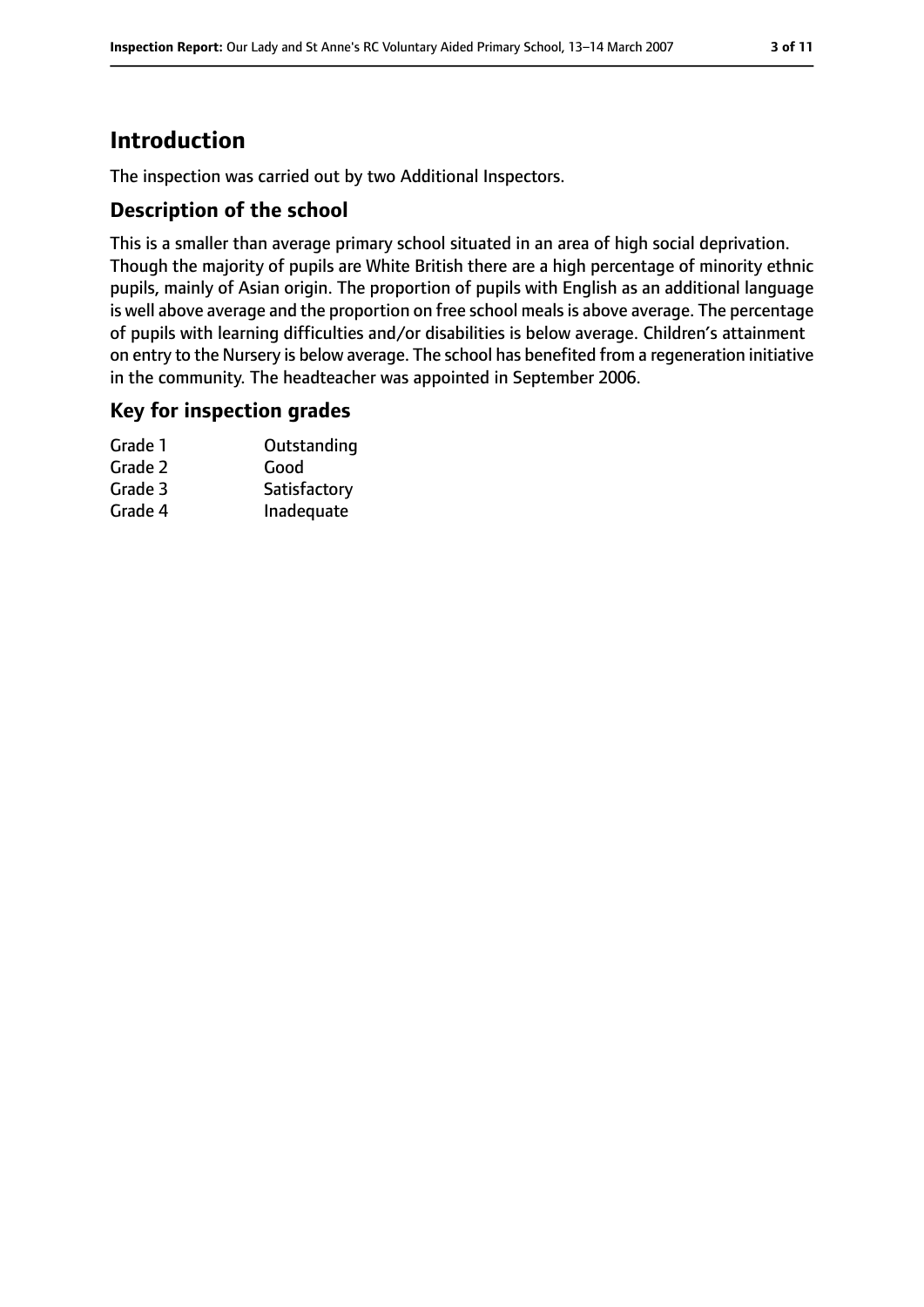# **Overall effectiveness of the school**

#### **Grade: 2**

This is a good school that provides good value for money. The school is valued by the parents; they overwhelmingly agree that the school is safe and secure and that their children enjoy coming to school. As one parent, reflecting the view of many, commented, 'My child goes to school with a smile on his face and comes home with a smile on his face.' Effective partnerships with parents and carers are quickly established on entry to school and further developed so that parents can support their child's learning.

Pupils achieve well. Children start school with attainment below that which is typical for their age; it is well below in social and language skills. They make good progress in the Foundation Stage and this progress continues through Key Stage 1. The results of assessments in 2006 in Key Stage 1 were an improvement on those of the previous year and showed that standards were broadly average. Pupils make very good progress in reading because of good emphasis on developing reading strategies. Standards at the end of Key Stage 2 are broadly average and pupils make good overall progress. Test resultsin 2006 in English and mathematics were average and an improvement on those in the previous year, but results in science continued to decline and were below average. Following successful action taken by the school, boys' results improved overall in 2006. Pupils with English as an additional language and those with learning difficulties and/or disabilities also make good progress because their needs are identified and addressed at an early stage.

The school places a strong emphasis on personal development and care, guidance and support are good. As a result, pupils make good progress in this aspect of their education and develop into mature, sensible individuals who care for each other, enjoy school and work hard in lessons. Their spiritual, moral, social and cultural development is outstanding. This is evident in their excellent behaviour around school, the care and consideration shown to one another and in how well they support charities. Strong links with other countries gives pupils a very good appreciation of other cultures and lifestyles. Pupils willingly accept responsibility and in their work on the school council contribute to the school community. Attendance has improved and is in line with the national average. Pupils have a good understanding of safe and healthy living and are well prepared for the next stage of their education.

Teaching is good overall. Children get off to a good start in the Nursery and Reception because of a good range of well managed activities. Typically, in Key Stages 1 and 2, teachers ask pupils to explain their answer and they are given sufficient time to practise and develop skills. Occasionally, the pace of teaching is too slow and not enough use is made of the information available to set more challenging work and increase the rate of progress. The curriculum is satisfactory and promotes pupils' personal development well. A good range of clubs, visits and visitors add enjoyment to pupils' learning.

Leadership and management are good. The actions being taken to raise standards are well chosen and demonstrate that the school has good capacity for continued improvement. The headteacher is very well supported by the senior management team and by good governance and he has the full confidence of parents. The schools' own self-evaluation is accurate and clearly outlines what the school needs to do to improve.

#### **What the school should do to improve further**

• Build on recent initiatives to raise standards in science.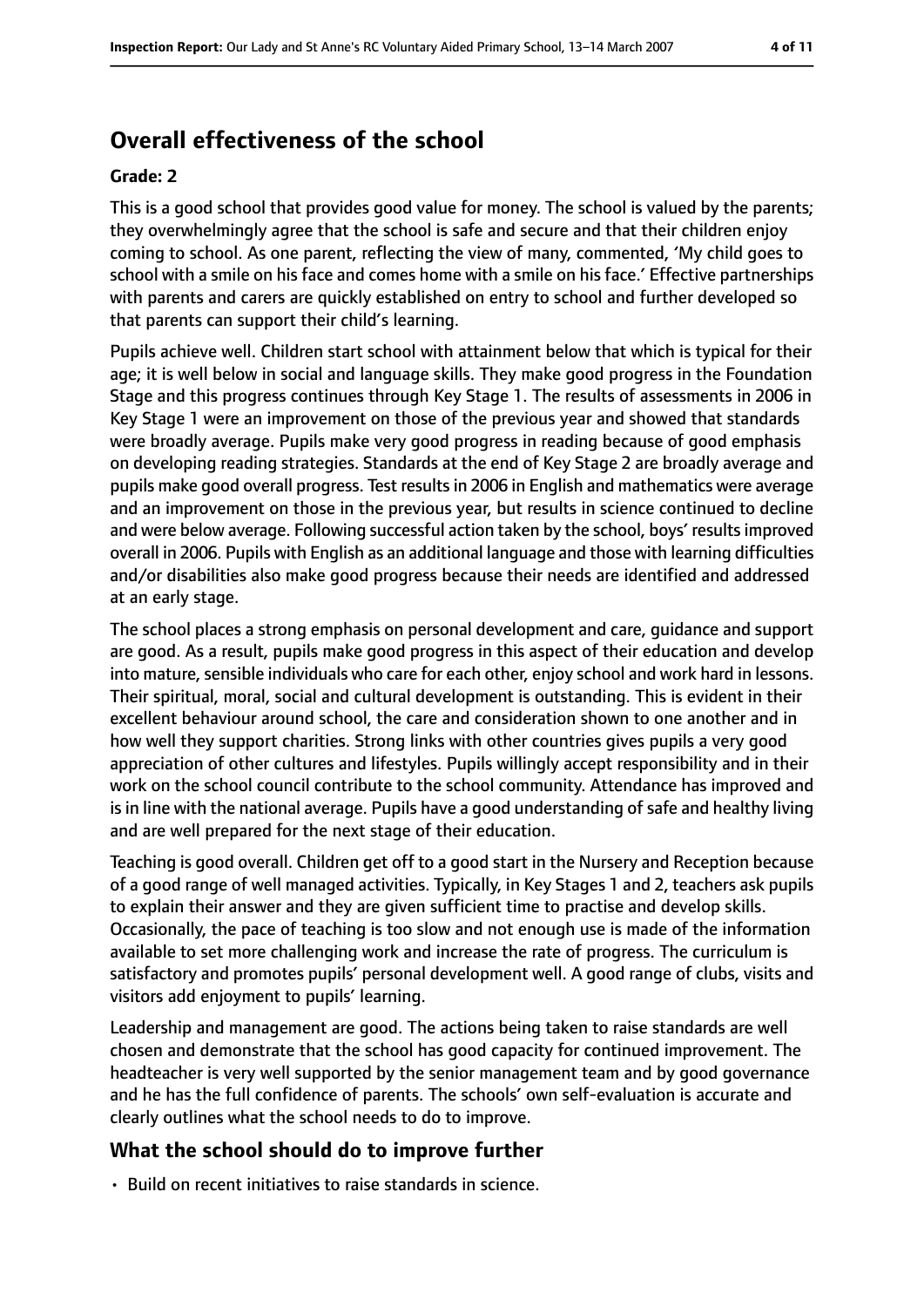- 
- Use the good information available on pupils' attainment more effectively to match the work set for pupils to their needs and abilities.

## **Achievement and standards**

#### **Grade: 2**

Achievement is good. Pupils reach broadly average standards by the time they are ready for secondary school. Pupils with learning difficulties and/or disabilities also make good progress because of additional support which addresses their needs. Pupils who learn English as an additional language attain similar standards to their classmates.

Children's attainment when they start school in the Nursery is below that which is typical for children of this age. It is well below average in language and social skills. Good teaching and well managed activities in the Nursery and Reception help children make good progress particularly in reading and social skills. Nevertheless, there is still a significant number who do not reach the expected standards in all the early learning goals. The schools' results in the 2006 national assessments for Year 2 were average in writing, reading and mathematics. This is an improvement on the previous year's results and more typical of results over recent years. They represent overall good progress and show that pupils achieve well. Pupils make very good progress in reading because letter recognition skills are developed well at an early stage.

Standards are broadly average at the end Key Stage 2. Although pupils' achievement is good, their progress through the key stage is uneven; it accelerates through the second half of the key stage. The 2006 Key Stage 2 test results show that standards were broadly average in English and mathematics. Both results were an improvement on the previous year and reflect the initiatives taken by the school to raise standards in these subjects. Consequently, the school exceeded its targets for English and met its target mathematics; they exceeded their target for the more able pupils in mathematics. In science, test results were below average and declined for the third year. The school has identified what needs to be done to raise standards in science, but measures taken are at a very early stage and have yet to affect results. Boys' results improved because of the success of the school's initiatives targeted at improving boys' progress.

## **Personal development and well-being**

#### **Grade: 2**

Personal development and well-being are good. Pupils enjoy coming to school and say that teachers make learning 'fun'. Attendance has improved and is average. The spiritual, moral, social and cultural development is outstanding. The school has a strong spiritual ethos and pupils have time for quiet reflection. In assemblies, they are asked to pray to 'whatever name you give your God…' Pupils are encouraged to think of others and write their own prayers, posting them in a special 'prayer box'. These are shared by the headteacher and allow pupils' innermost thoughts and feelings to be expressed. One prayer asked that someone will 'never feel cold inside or hurt again.' These moments are valued by the pupils and one commented, 'What I like best about this school is the prayer box because it helps us to care and think about others.' This sense of care and respect for others is evident in the very good relationships, the excellent behaviour of pupils and the support they give to a range of charities. They learn about other cultures through different parts of the curriculum and this is well represented in displays of pupils' work. The school has a Healthy School award and pupils understand the need to eat healthily and keep fit: many take advantage of a wide range of extra-curricular activities. The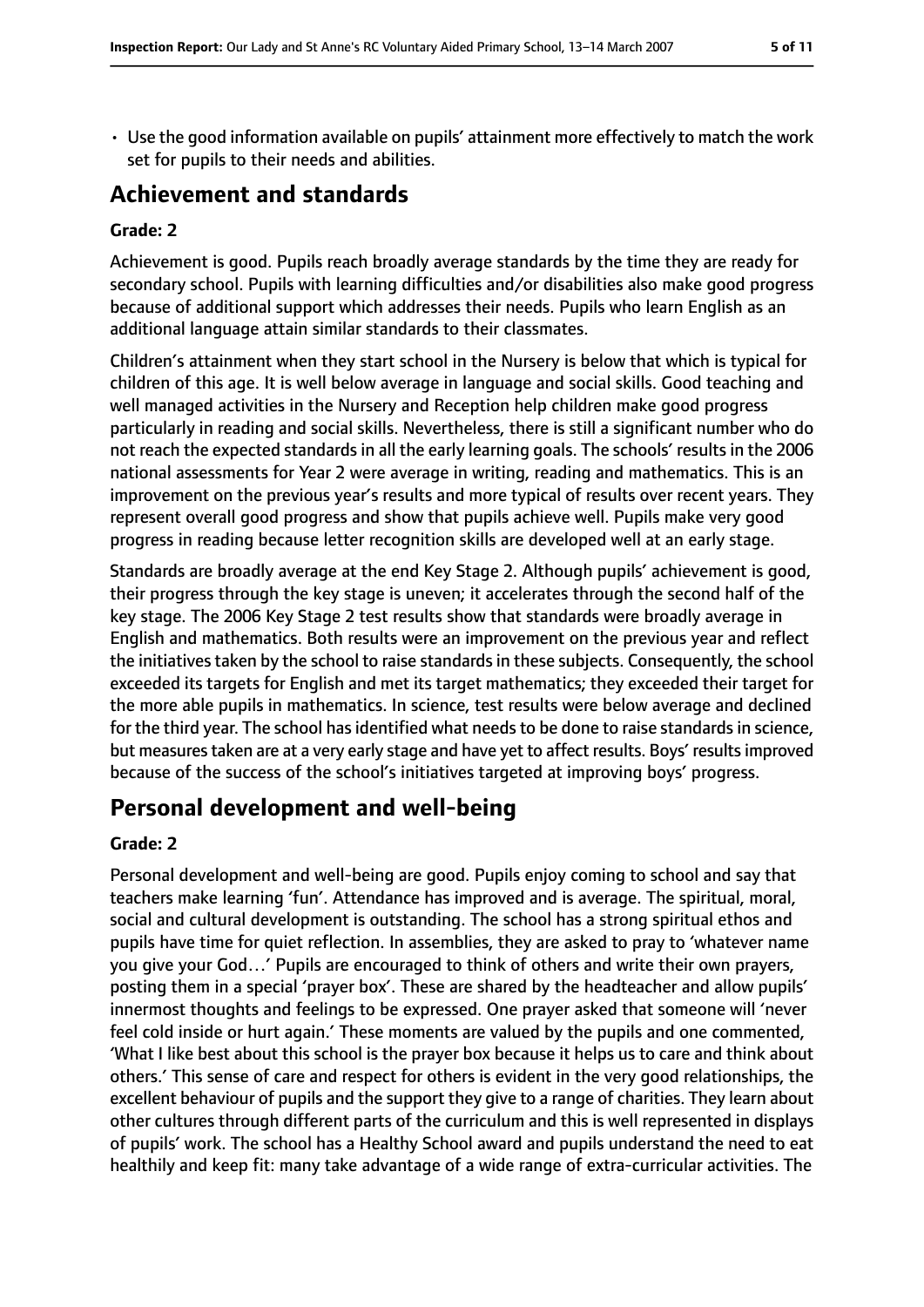pupils know how to stay safe and who to ask for advice and support. They willingly accept responsibility and their work in the school council makes a valuable contribution to school life.

# **Quality of provision**

## **Teaching and learning**

#### **Grade: 2**

Teaching and learning are good overall. Typically, teachers are knowledgeable and produce detailed lesson plans. Lessons are therefore well structured and organised and no time is wasted. Children get off to a good start in the Nursery and Reception because well managed activities help them to make good progress. Teachers have very good relationships with pupils and high expectations of behaviour. This provides calm, well-ordered classrooms, which support pupils' learning. Teachers use information and communication technology well in their lessons and this adds enjoyment to learning. In the most effective teaching, pupils are challenged to explain their answers and this deepens their understanding. Pupils make good progress where teaching proceeds at a lively pace and they have opportunity to use their knowledge and practise their skills. In a few lessons in Key Stage 2, the pace is too slow and pupils are not given sufficient time to work independently and use what they know. Teachers have a wealth of information on their pupils, but this is not used as effectively as it could be in all lessons to match work accurately to the needs of the pupils to help them achieve as well as they should.

#### **Curriculum and other activities**

#### **Grade: 3**

The school provides an adequate curriculum that caters very well for pupils' personal development. For example, as part of the Eco Schools scheme, Year 2 and Year 5 pupils have embarked on a partnership to establish a gardening club. They visited a garden centre with a view to establishing their own vegetable garden and using the produce in the cookery club. In addition to developing pupils' personal and organisational skills, such activities add enjoyment to learning. A good range of visits, visitors and clubs enriches the curriculum. Pupils particularly enjoy the range of physical activities on offer.

The early curriculum ensures that pupils' reading skills are well addressed enabling all pupils to make very good progress in their reading. In order to raise standards in mathematics, there has been a focus on developing calculation strategies and computersoftware has been purchased to complement this. Initial tracking shows an improvement in pupils' achievement in mathematics and pupils say they enjoy the subject. To reverse the decline of standards in science, the school has correctly identified the need to develop pupils' investigative skills and extend pupils' scientific vocabulary. A focus on speaking and listening is also helping to improve pupils' verbal reasoning and explanations and thereby support scientific enquiry. Teachers plan work that makes links between subjects and to provide opportunity for pupils to use and develop their basic skills in different contexts.

#### **Care, guidance and support**

#### **Grade: 2**

Procedures and routines to ensure pupils' health and safety are thorough and risk assessments are fully in place. The very good relationships within school and caring ethos mean that pupils are confident that there is someone to go to if they are upset. The overwhelming majority of parents state that their children are well cared for and supported. Effective partnerships between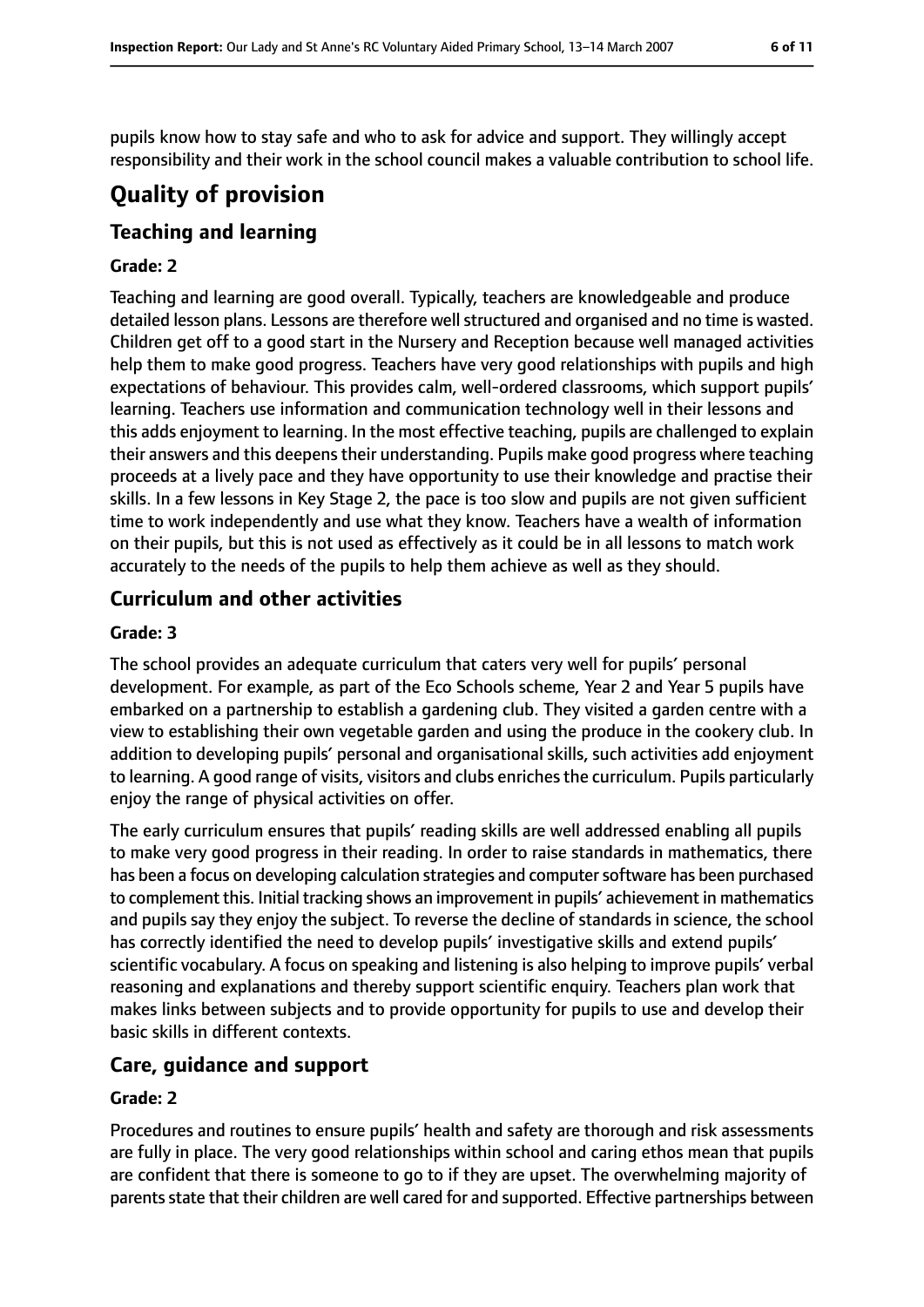The school has new and very effective checking and recording systems to measure pupils' academic progress. Teachers are, therefore, in a position to provide good guidance on how pupils can improve. Not all pupils get the benefit of such advice or know what they need to do to improve.

## **Leadership and management**

#### **Grade: 2**

Leadership and management are good. The headteacher has made an excellent start and has quickly got to grips with the main issues. He and the staff have the overwhelming support of the parents who value the care their children receive and the happy ethos of the school. The senior management team is very well supported by the rest of the staff in their drive for improvement. As a result, the school is very well placed to build on the improvements seen in the 2006 results in English and mathematics. This is because leaders have effectively evaluated the school's work through good monitoring systems. They then putstrategiesin place to address any weaknesses. For example, they have developed clear guidelines for calculation strategies throughout the school and so raise standards in mathematics. Actions to raise standards in science are identified as a high priority.

The schools' own self-evaluation identifies that a minority pupils in Key Stage 2 do not achieve as well as they could. The inspection confirms the accuracy of the schools' judgement. This factor and the schools' response in implementing a system for tracking individual progress precisely is the basis for their good capacity to improve.

Governance is good. Governors monitor the school's work and they have a good knowledge and understanding of its strengths and weaknesses. They are, therefore, well placed to support the school in its drive to raise standards. Issues raised at the last inspection have been addressed successfully.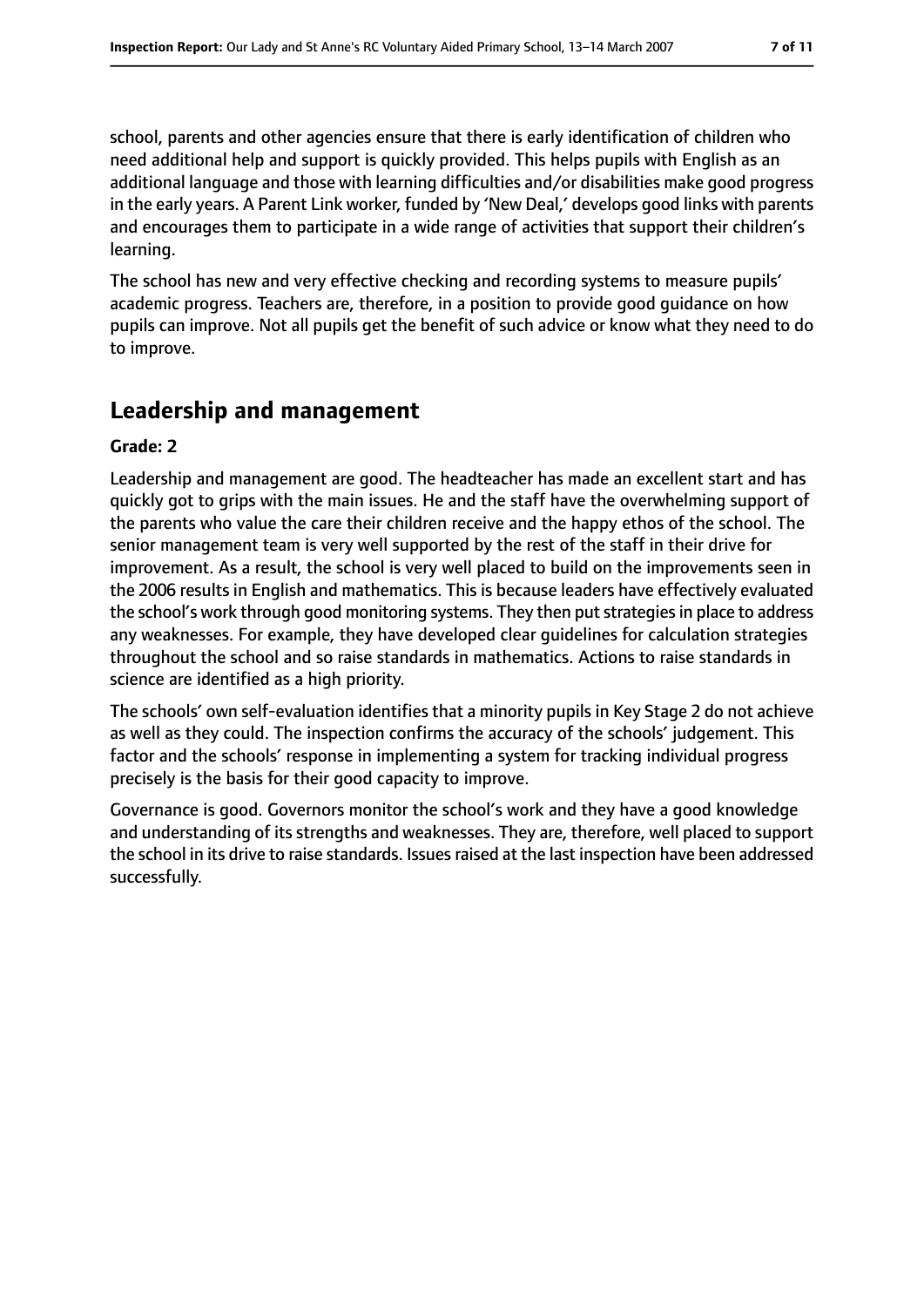**Any complaints about the inspection or the report should be made following the procedures set out in the guidance 'Complaints about school inspection', which is available from Ofsted's website: www.ofsted.gov.uk.**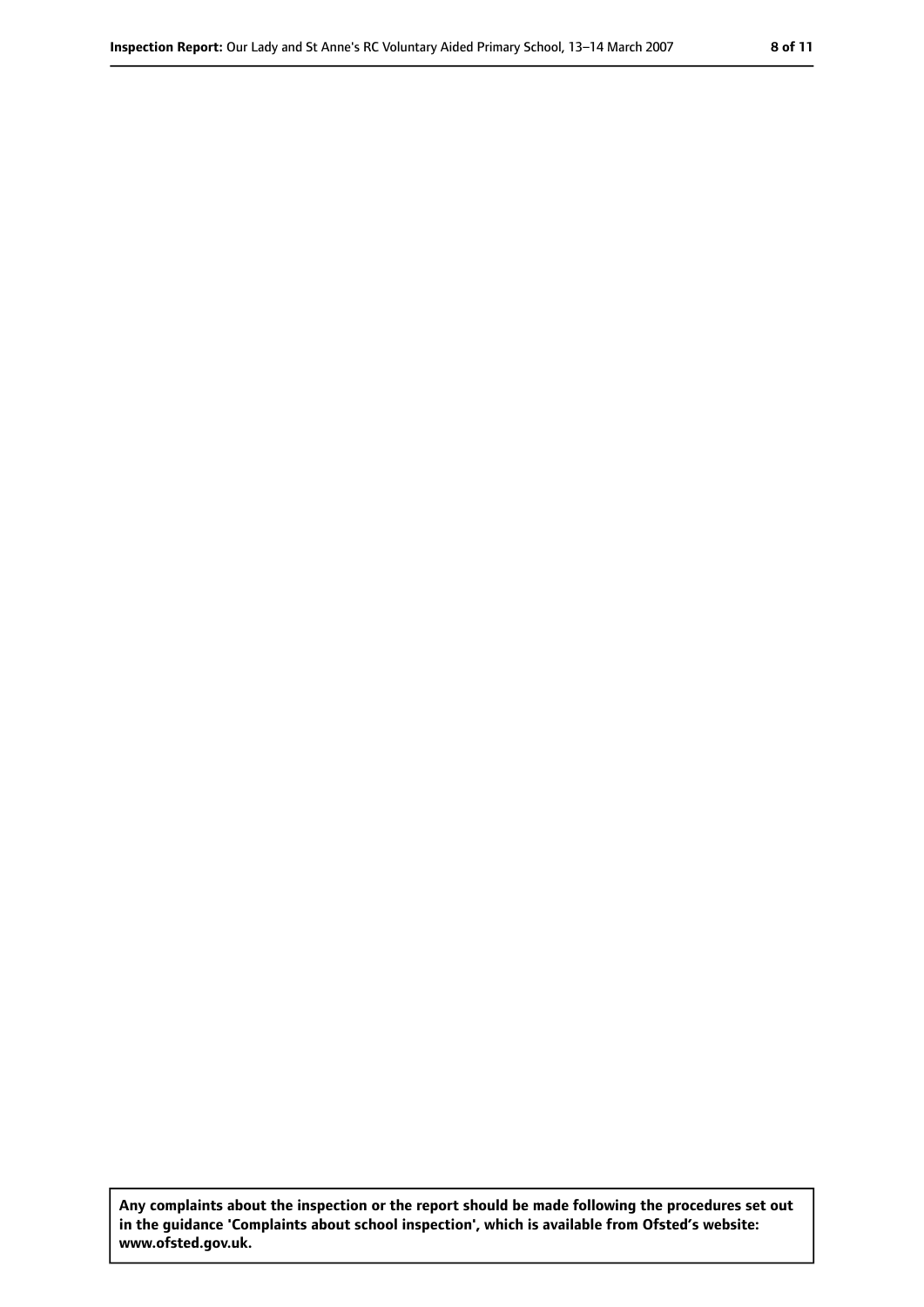# **Inspection judgements**

| $^\dagger$ Key to judgements: grade 1 is outstanding, grade 2 good, grade 3 satisfactory, and grade 4 | <b>School</b>  |
|-------------------------------------------------------------------------------------------------------|----------------|
| inadeauate                                                                                            | <b>Overall</b> |

#### **Overall effectiveness**

| How effective, efficient and inclusive is the provision of education, integrated<br>care and any extended services in meeting the needs of learners? |     |
|------------------------------------------------------------------------------------------------------------------------------------------------------|-----|
| How well does the school work in partnership with others to promote learners'<br>well-being?                                                         |     |
| The quality and standards in the Foundation Stage                                                                                                    |     |
| The effectiveness of the school's self-evaluation                                                                                                    |     |
| The capacity to make any necessary improvements                                                                                                      |     |
| Effective steps have been taken to promote improvement since the last<br>inspection                                                                  | Yes |

#### **Achievement and standards**

| How well do learners achieve?                                                                               |  |
|-------------------------------------------------------------------------------------------------------------|--|
| The standards <sup>1</sup> reached by learners                                                              |  |
| How well learners make progress, taking account of any significant variations between<br>groups of learners |  |
| How well learners with learning difficulties and disabilities make progress                                 |  |

#### **Personal development and well-being**

| How good is the overall personal development and well-being of the<br>learners?                                  |  |
|------------------------------------------------------------------------------------------------------------------|--|
| The extent of learners' spiritual, moral, social and cultural development                                        |  |
| The behaviour of learners                                                                                        |  |
| The attendance of learners                                                                                       |  |
| How well learners enjoy their education                                                                          |  |
| The extent to which learners adopt safe practices                                                                |  |
| The extent to which learners adopt healthy lifestyles                                                            |  |
| The extent to which learners make a positive contribution to the community                                       |  |
| How well learners develop workplace and other skills that will contribute to<br>their future economic well-being |  |

#### **The quality of provision**

| How effective are teaching and learning in meeting the full range of the<br>learners' needs?          |  |
|-------------------------------------------------------------------------------------------------------|--|
| How well do the curriculum and other activities meet the range of needs<br>and interests of learners? |  |
| How well are learners cared for, guided and supported?                                                |  |

#### **Annex A**

 $^1$  Grade 1 - Exceptionally and consistently high; Grade 2 - Generally above average with none significantly below average; Grade 3 - Broadly average to below average; Grade 4 - Exceptionally low.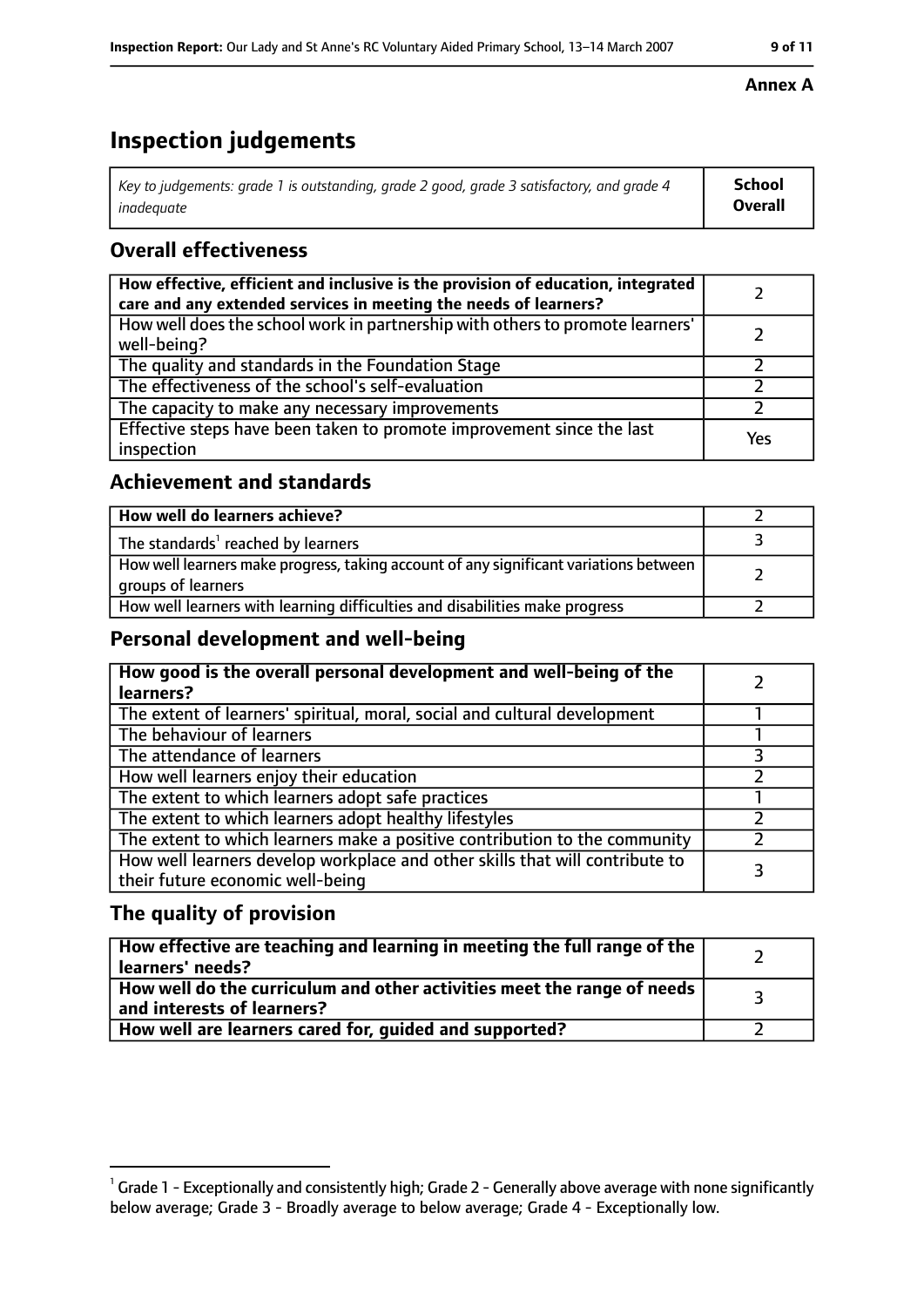#### **Inspection Report:** Our Lady and St Anne's RC Voluntary Aided Primary School, 13-14 March 2007 **10 11**

#### **Annex A**

# **Leadership and management**

| How effective are leadership and management in raising achievement<br>and supporting all learners?                                              |           |
|-------------------------------------------------------------------------------------------------------------------------------------------------|-----------|
| How effectively leaders and managers at all levels set clear direction leading<br>to improvement and promote high quality of care and education |           |
| How effectively performance is monitored, evaluated and improved to meet<br>challenging targets                                                 |           |
| How well equality of opportunity is promoted and discrimination tackled so<br>that all learners achieve as well as they can                     |           |
| How effectively and efficiently resources, including staff, are deployed to<br>achieve value for money                                          |           |
| The extent to which governors and other supervisory boards discharge their<br>responsibilities                                                  | 7         |
| Do procedures for safequarding learners meet current government<br>requirements?                                                                | Yes       |
| Does this school require special measures?                                                                                                      | <b>No</b> |
| Does this school require a notice to improve?                                                                                                   | No        |